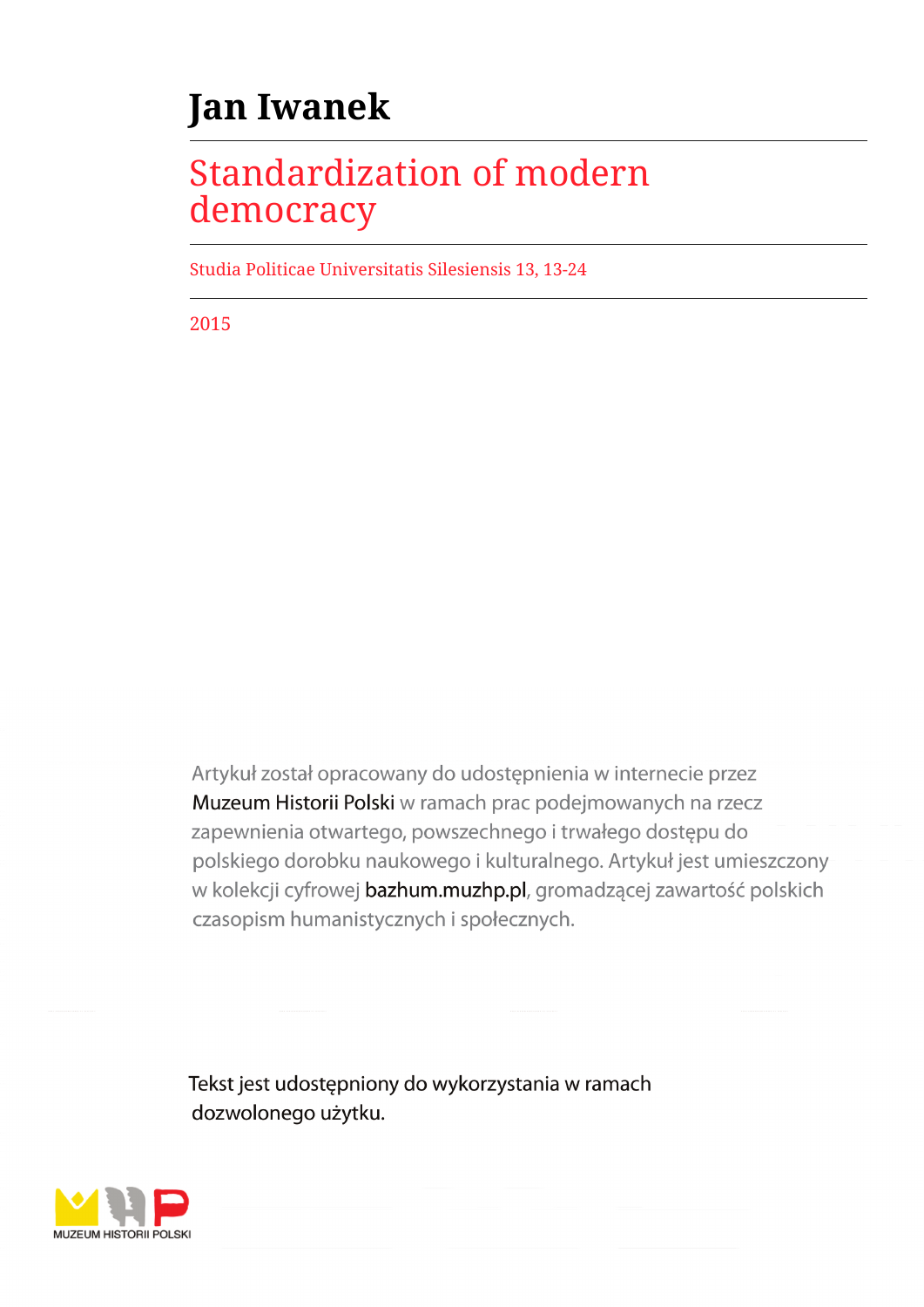Jan Iwanek

## Standardization of modern democracy

**Abstract:** Democracy is a timeless, abstract, political system that may occur in virtually any cultural space. The civilizational context, being external to particular national democracies, seems of the utmost importance in the process of forming the system in individual states. As a result, the sphere of shared, similar features of democracy is created. By becoming gradually accepted and embedded in societies it resembles products of culture and becomes a standard of modern democracy. As a theoretical tool to describe the external environment of national democracies, the author proposes the notion of transnational democracy, by which he means a precisely‑defined collection of standards and constitutional law patterns, as well as processes and political actions of state, judicial and social institutions, and also individual behaviours, that were formed and fixed in a particular cultural space and over a defined period of time. Additionally, it relates to accepted, or at least tolerated, political ideas present in democratic countries of a particular cultural circle. The author points to the possible spheres of comparing national democracies. If such studies are conducted, it will be possible to define common and perpetuated systemic solutions of contemporary democracy, and subsequently, to gauge the degree of democracy in a particular state.

**Key words:** democracy, transnational democracy, standards of democracy

Democracy is a concept that has accompanied us for centuries. It has also been given an endless amount of definitions, names and descriptions. Although its tradition as a form of government, a type of political system, is not as rich as the concept itself, it has been permanently rooted in the area of the language of science, the language of politics and everyday language, as well as in the area of the value system of the modern European civilization. Together with such concepts as: human, citizen, family, state, society, law, justice and equality, it accompanies us wherever we go. Democracy is also a value in itself. A political value. It is often a criterion of assessment of societies, states, governments, ideas and man. We talk a lot about it in the public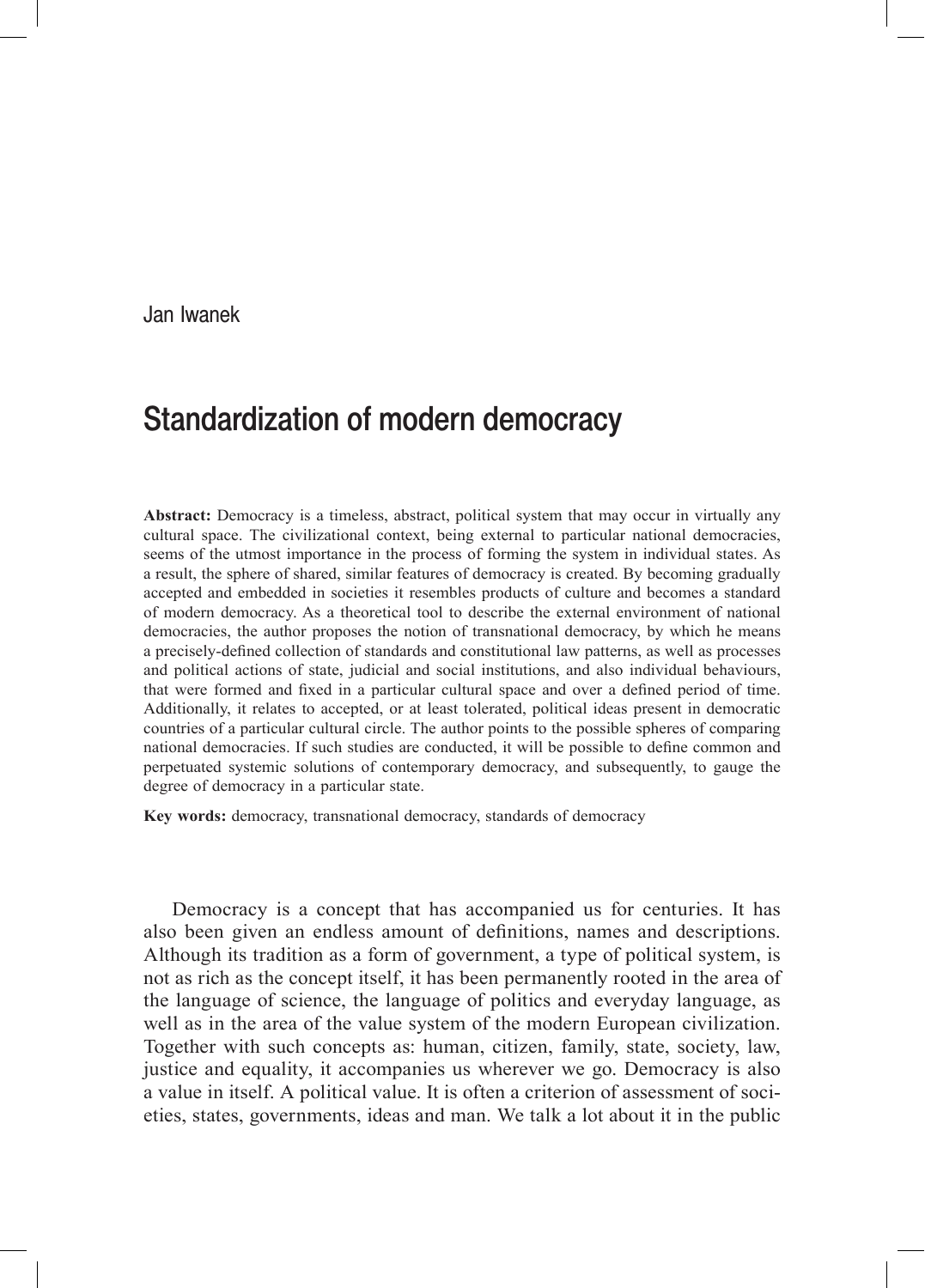sphere, however, not very often do we present it and define it (describe it) as a value. This does not, however, concern the constant attempts at providing it with a scientific definition. Sometimes the term is also used in a wide variety of ways to achieve ad hoc political objectives. The idealized, albeit diverse, concept of democracy, became an entity in itself, an autonomous being, which was more often than not detached from its rational and empirical character. The ideal model of democracy in the public debate is something which is overused, and depending on political motivation; applied, empirical democracy, as a form of government, is sometimes assessed as either being in line with this ideal or as its negation. Sometimes it is enough to provide political and media debaters with the etymological meaning of the words *demos* and *krateo* ('I govern'). At other times, the discussion also comes down to a simple, mostly political, interpretation: the rule of the majority (which is usually only a certain kind of minority) cannot be subject to restrictions, as this majority, since it is a majority, may do whatever it wishes. "What is needed in this situation," as Stanisław Filipowicz stated, "is brakes, speed bumps and gates. Mechanisms that require patience and attention. Distance is, above all, of the essence."1 Unlimited, free democracy, which serves the implementation of random political agendas of the people forming a majority at any given moment, can easily transform into a contradiction of democracy. This version of the postulated, desired democracy, can often be heard in the language of the politics of today. This is made all the more easier, as there never existed one ideal of democracy, nor any one of its axiological forms.

Democracy can also be successfully called a myth. The magic formula. *Mythos* — a word, a legend, a fairy tale, has many ambiguous meanings in science. It can be a story codifying beliefs, it can be associated with magic, worship, ritual, a sacred formula, a worldview structure. In sociology it means an irrational, unreasonable imaginings about reality and beliefs, which often carry emotional weight. It also means thinking along the lines of desire. Democracy can successfully be found playing this very role as well. Today it is also part of popular culture. Along with the creation and development of mass media and mass communication, the concept of democracy is included in the basic concepts of mass culture and is becoming the basic concept (along with others) of modern man. It results from depreciation of non‑democracy (totalitarianism), regardless of the attempts made to revitalize it. A feature of mass culture is the indiscriminate copying of rare originals. At this point, it is worth taking a look at an excellent evaluation of a certain stance which was described by Umberto Eco. "We are giving you

<sup>1</sup> S. Filipowicz: *Demokracja. O władzy iluzji w królestwie rozumu*. Warszawa 2007, p. 183.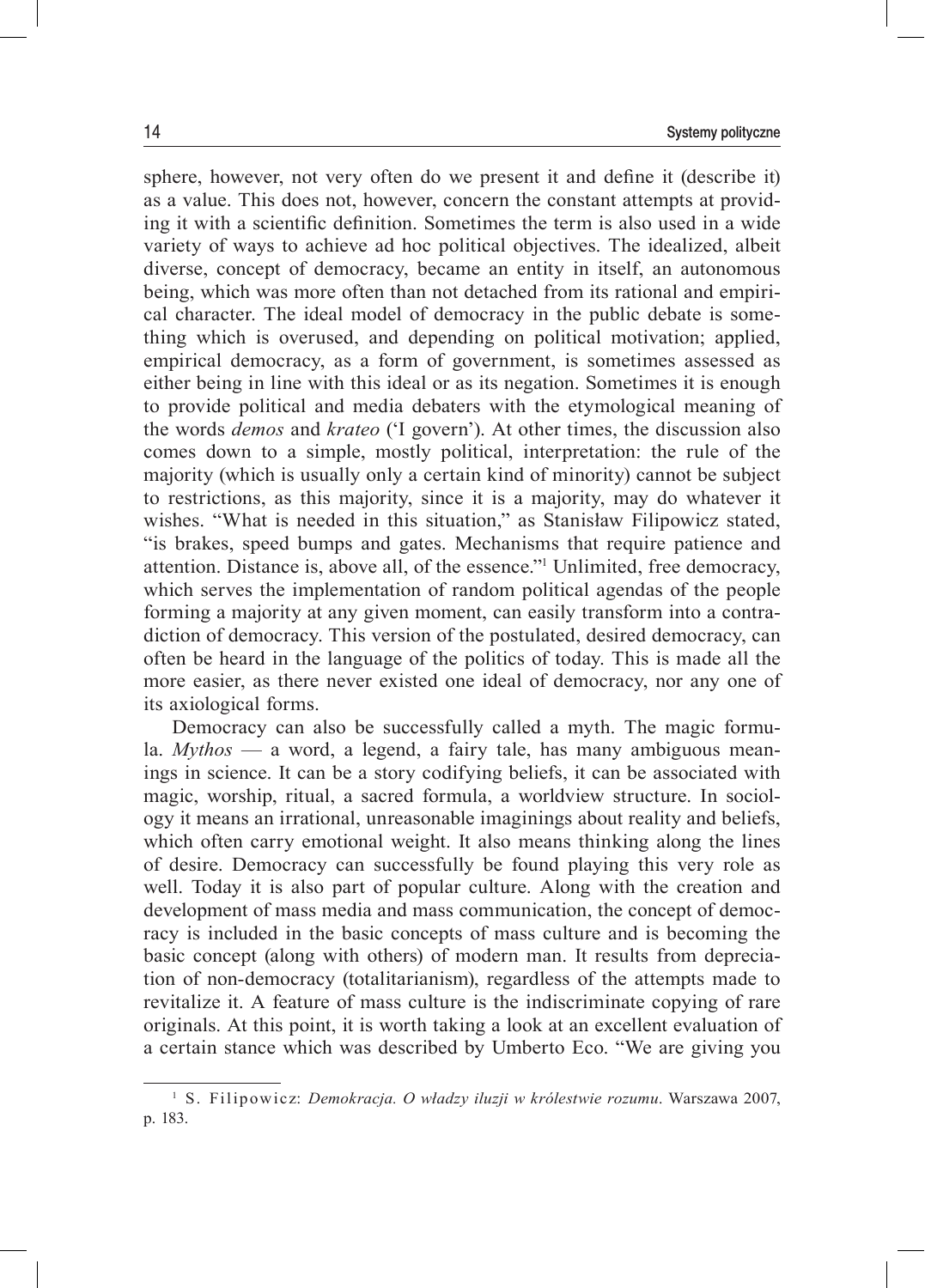the reproduction so you will no longer feel any need for the original. But for the reproduction to be desired, the original has to be idolized."<sup>2</sup> Very often we use the concept of democracy when we are talking about copies, when the original has either been forgotten, or no longer exists.

Democracy as an ideal, a value, like every value, stems in part from a priori assumptions. It also includes substance which is difficult to explain rationally, a set of pre‑established beliefs and faith, often of a moral nature. For example, is the belief of the equality of people not as strong as the belief of their inequality? Is one and the other belief not equally rationally explain‑ able? Was not one and the other belief (faith) amongst the cornerstones of the established social systems? Both of these beliefs found and still find a number of followers. A well known opinion of Wilfredo Pareto: "The assertion that men are objectively equal is so absurd that it does not even merit being refuted"<sup>3</sup> is only an example.

Also, other values of democracy, regardless of what they are, are subjected to a similar fate. And one cannot escape the fact that in the political space, new ones appear all the time. If, therefore, the axiological part of democracy is mainly the basis of a specific social order, an accepted order, then it seems rather more useful to reflect on the real, empirical democracies of today. Reflections aiming to find those features of empirical democracies, which, as verified by time, are accepted at the specified time in history and in a given sphere of civilization. All the more that the ideological understanding of democracy, to a certain extent, is often not aligned with political practice. This conviction was not conceived in our time. The dispute about whether a given form of government is (was) a democracy, a system which functioned in accordance with the idea of democracy, came up quite often. Let us take the 19th–century belief that direct democracy was supposed to be the only real democracy. A conviction which led to a fairly obvious conclusion: indirect democracy, representative democracy is not a democracy. If today we begin the description (definition) of democracy by bringing up its first feature — free and fair elections — how far are we from that belief. On the other hand, in the 18th century and until the mid-19th century, democracy understood as "mob rule," was not the most desirable form of governance. Aversion to democracy at a time when the first states with a "modern democracy" started appearing, was nothing unique. Criticism of this form of government can be traced back to ancient times, and amongst its most illustrious opponents was Aristotle ("Agricultural democracy is the best […]. It is followed by the pastoral democracy, then the urban democracy and the worst of all, extreme of its forms, is one in which everybody participates

<sup>2</sup> U. Eco: *Semiologia życia codziennego*. Warszawa 1999, p. 29.

<sup>3</sup> W. Pareto: *Uczucia i działania*. Warszawa 1994, p. 83.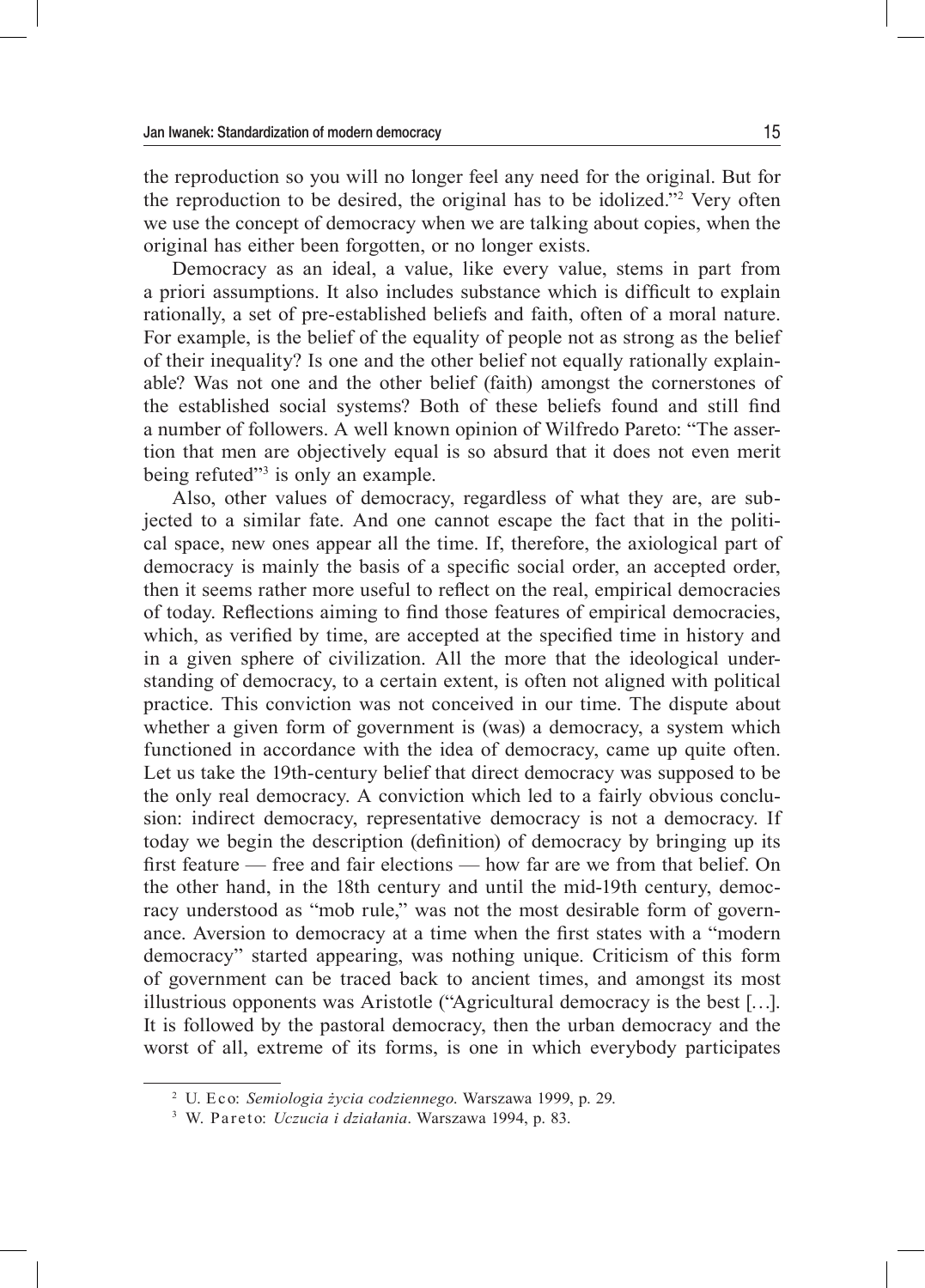in governance"<sup>4</sup> ). The resistance against democracy among certain political circles of America (including the "fathers of the independence" of the United States) or Europe, should not come as a surprise either. Democracy in its modern frames, borders and substance as we know it, is not, after all, a timeless absolute, but only a typical variety of democracy characteristic of our times. As with any value, democracy also undergoes a gradual change in time and in space. It can be assumed that it appeared and is subject to change in specific historical conditions and it cannot be ruled out that one day it will vanish. After all, there do not exist eternal political systems.

If we agree that the gap between the ideal of democracy and the real way of governance has accompanied political practice and political thought extremely often, we must also agree that the contemporary debate is not something original, though it does not stop for even a moment to be a subject of scientific, political or conceptual, discourse. The discourse at one time attempts to describe political practice, the practice of governance, while at other times it tries to define the objective of democracy, an ideal (desired) social order. Empirical, applied democracy differs from the postulated, desired, democracy. These differences are seen clearly when we contrast rationalized democracy, utilizing experience and concrete, accepted standards of the governments of other states, especially of the governments of states of law, with the political will of the authority, a free authority, in which democracy is seen not as an end in itself, but as an instrument of achieving ad hoc political objectives. There have been numerous heated political arguments about the first and the second understanding of democracy. Rarely, however, outside the circle of specialists has democracy been thoroughly analysed as a rationalized concept.

In the 19th century, the concept of democracy was often combined with the fight for independence, with national aspirations. After all, freedom belongs to the fundamental values of liberal democracy. Ever since democracy has been fading away as a cosmopolitan concept (timeless and extra spatial). By becoming a system of governance, it co-exists with an essential adjective (democracy with adjectives). In the latter case, it is not about defining, but about describing it. It was then that the following dilemma was ultimately resolved: direct democracy or indirect democracy (representative democracy). At the turn of the century and even more after the First World War, the level of empowerment of the people (the nation) grew significantly — by the granting of rights to women (formerly the abolition of property restrictions) — and continuing the electoral law reform. Political parties became a permanent and a more and more important element of democracy — a so-called party democracy began to develop. The principle of the sov-

<sup>&</sup>lt;sup>4</sup> Arystoteles: *Dzieła wszystkie*. Vol. 6. Trans. L. Piotrowicz. Warszawa 2001, p. 174.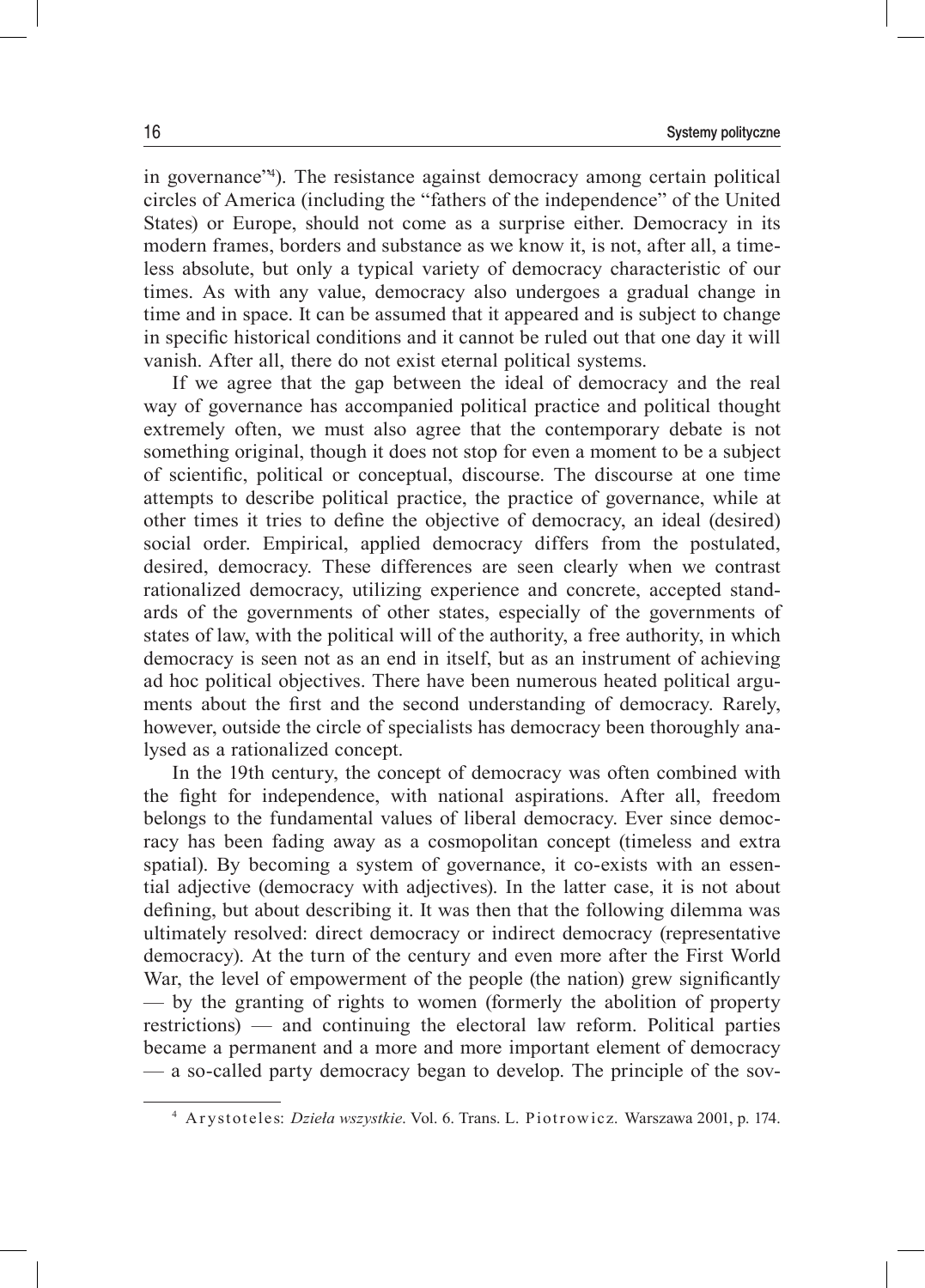ereignty of the collective body, that is the nation, become internalized in the social conscience. The concept of the people was extensively used in the 19th century, unlike in the 20th century, when the term "nation" came to play a leading role in the political nomenclature. A reinterpretation of the concept of the nation was made. It was re‑qualified from an ethnical to a political entity (the entire electorate, all those entitled to political rights). It must be noted, however, that such extensive empowerment of the people, today an obvious fact, was achieved at the turn of the 1960s (along with a complete fulfillment of the principle of the universality of the active right to vote). After all, it must not be forgotten that the concept of the people is historically variable. Giovanni Sartori aptly noted that the new reality required a new name. This, in turn, opened the discussion about mass society.<sup>5</sup> However, he treats the collective more as a form of legal fiction, an abstract entity. Today the people, therefore, is synonymous with the nation, understood in law as a free people, enjoying political rights and other freedoms such as freedom of belief, assembly or public activity. In determining the scope of empowerment, political criteria are not allowed to be used. The idea of universality can be most appropriately characterized negatively as a ban on using group exemptions in the utilization of the active right to vote.

In the 20th century, the parliamentary–cabinet system of government achieved dominance in Europe. Restrictions of the executive branch, characteristic of those times, resulted from the reluctance towards imperial power after the fall of the three empires (Russia, Germany and Austro‑Hungary). It cannot, however, escape attention, that a semi-presidential system of government (presidential-parliamentary system) was developing at the same time, which, despite its deceptive name, offers much more power to the executive than American presidentialism.

In the 20th century, the concept of human rights and freedoms began to take shape. From the times of the French Revolution (declaration of human rights) which in that epoch took on less of a practical but more of a theoretical, doctrinal and based on postulates (axioms) meaning, a practice of establishing institutions for the protection of the rights and constitutional guar– antees of the individual was slowly being introduced. The concept of rights and freedoms, including the constitutional rights and freedoms, still remains a dynamic, constantly developing concept, idea and system principle. Not only are new laws being created, but older, previously established laws are also being looked into with great attention (such as the right to privacy). We are also looking into ways of protecting the existing laws. This happens when modern democracies and the practice of social life (economic, political, and

<sup>&</sup>lt;sup>5</sup> G. Sartori: *Teoria demokracji*. Trans. P. Amsterdamski, D. Grinberg. Warszawa 1994, pp. 42—43.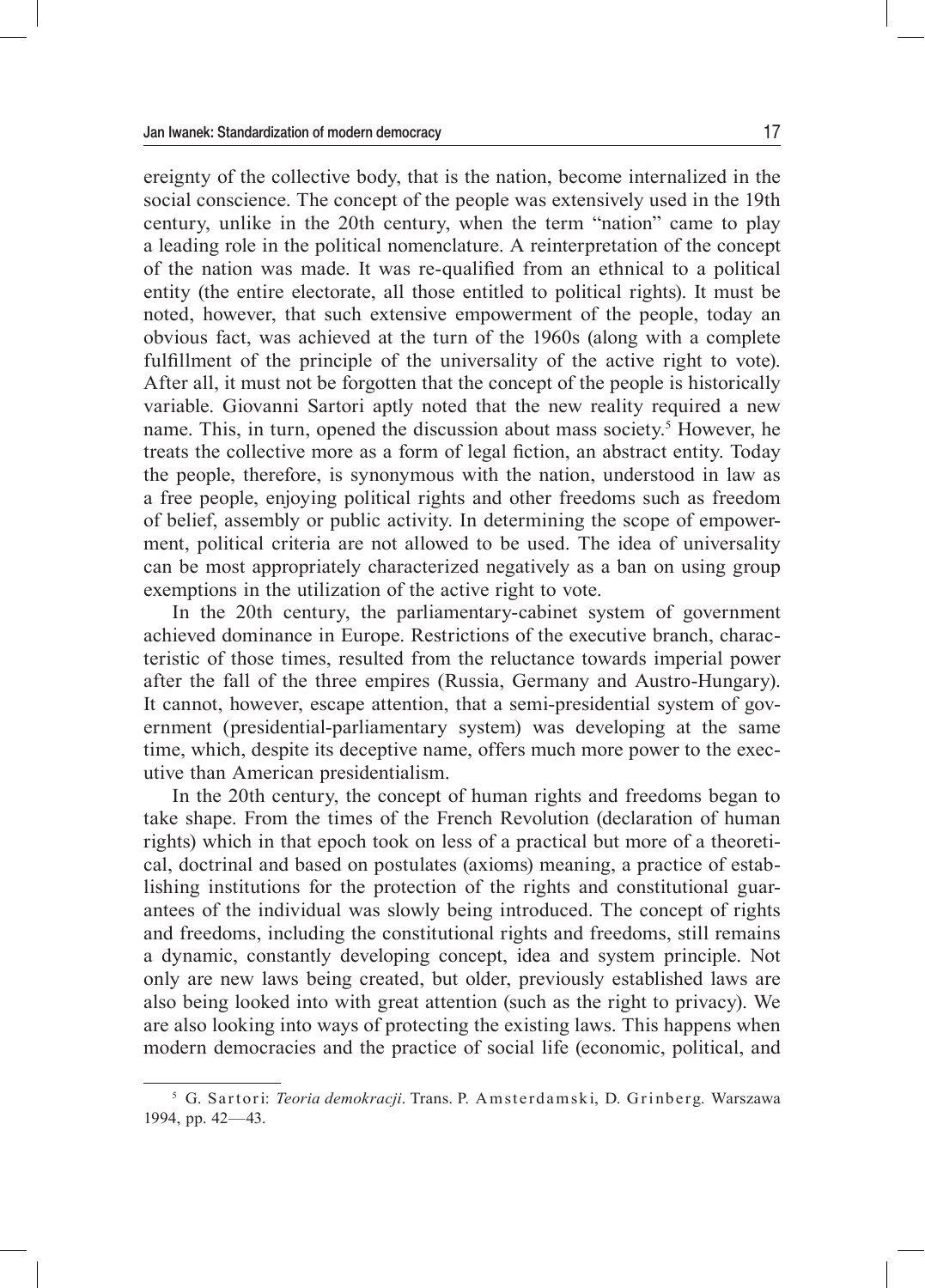media in particular) interfere in our (the citizens') everyday life and restrict our privacy.

Institutions of constitutional guarantees have turned out to be equally important. They include not only institutions monitoring the application of law, but also institutions controlling the lawmaking process (constitutional courts). Among the principles of the system, a consolidation can be observed of the important principle of the rule of law and the state of law, which demarcates the boundaries of the political freedom of those in power. Democracy — and this is strongly emphasized — has legal and doctrinal restrictions, and opinions that it should be absolute (unlimited) in nature, are to be treated as criticism of democracy and as a potential threat. Having said this, let us recall what Alexis de Tocqueville said: "I consider unjust and ungodly the maxim that, in matters of government, a majority of the people have the right to impose their will […]."<sup>6</sup> We have already indicated that democracy is not an abstract system, and that it is timeless and can appear in every cultural area. It should be noted, however, that as early as at the beginning of the 1990s, beliefs that waves of democratization will lead to the removal of democracy's rival (socialism) were ripe. Thanks to this, democracy was considered as having strong chances of becoming a global system, a dominant form of governance. Democracy has its cultural roots and is dependent on a whole range of conditions, including, of course, ones of a civilizational nature. If we are aware of and mention its particular variations (without assessing whether they were or are legitimate) such as ancient democracy, Athenian democracy, bourgeois democracy, gentry democracy, liberal democracy, modern democracy, only to name a few, we are also expressing a view that there is no general democracy, but only one of its forms.

Among the many ways of specifying and defining democracy, let us now take a closer look at it from two opposing perspectives.<sup>7</sup> In the first one we see democracy as a group of qualities that refer to the values and objectives which should be achieved through democracy (teleological form). The other perspective, which has been with us since the announcement of Joseph Schumpeter's proposal, involves paying more attention to formal and procedural aspects, in other words, an approach in which it is more important to define the way we govern.

Hans Kelsen stated that democracy is a term which is used at various occasions and depending on the prevailing political fashion. It is the most overused political concept and takes on different, often contradictory meanings. This observation has remained true to this day. Giovanni Sartori points

<sup>&</sup>lt;sup>6</sup> A. de Tocqueville: *O demokracji w Ameryce*. Trans. M. Król. Preface by J. Baszk iewicz. Warszawa 1976, p. 183.

 $7$  A synthetic take on the theories of democracy is presented by A. Antoszewski in: "Współczesne teorie demokracji." *Studia z teorii polityki*. Vol. 2 . Wrocław 1998.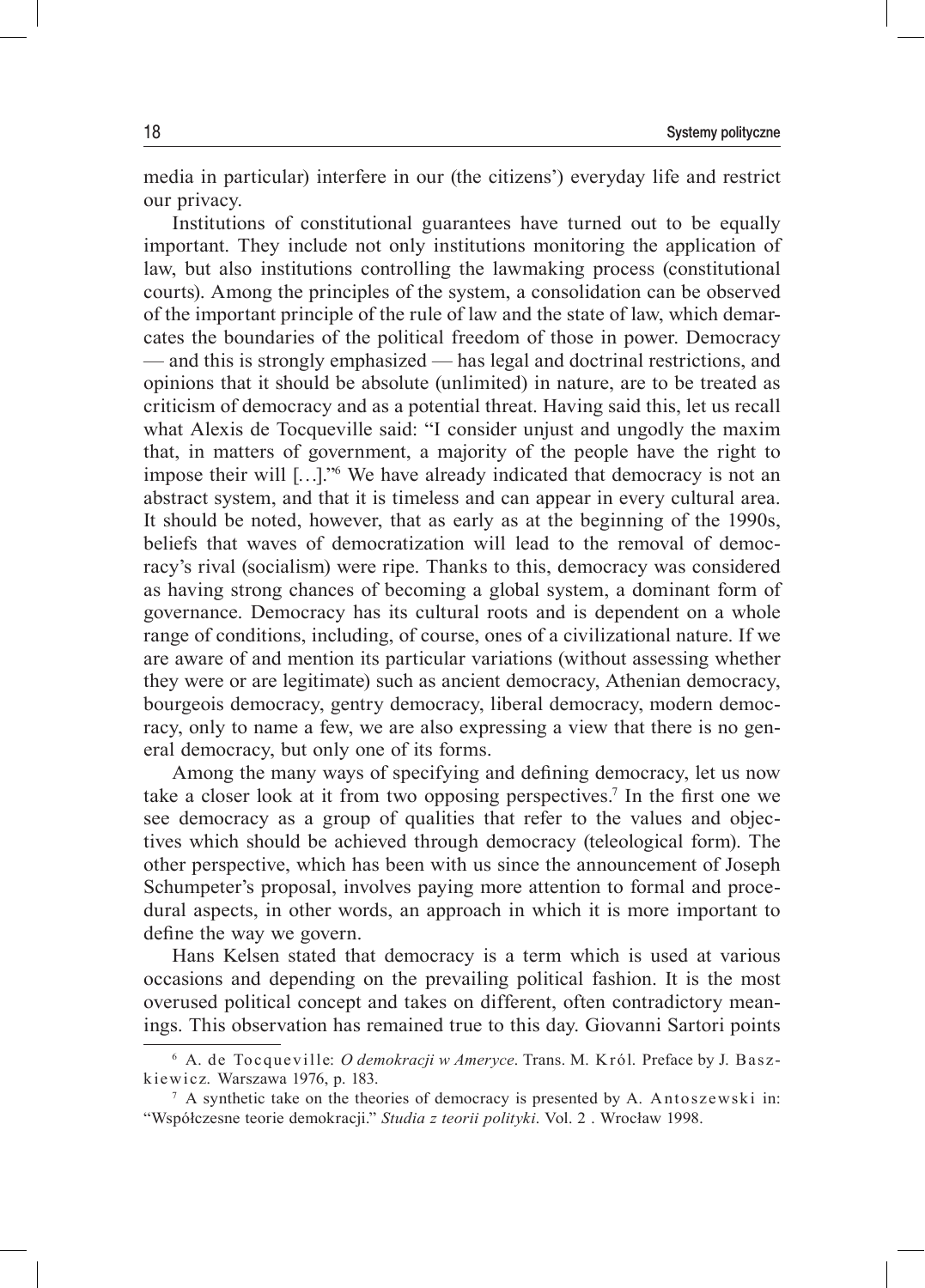out that before the 1940s, we knew what democracy was. Since then, every– body has liked it, but no one knows what it is. At the same time, however, he writes very categorically: "Democracies exist because we have invented them, because they are in our minds and also while we comprehend to keep them well and alive."<sup>8</sup> John Locke was a supporter of the axiological approach. He indicated that equality is of paramount importance as all people are equal by nature. Edward Wnuk‑Lipiński presents similar views. He clearly implies the necessity of axioms, that is some preliminary, unverified, self-explanatory assumptions. In the theory of democracy, there are at least two such axioms: 1) people are equal, 2) the rule of the majority is better than the rule of the minority. These are questioned by for instance elitist theories: 1) people are not equal, 2) majority rule is impossible, as the elites always rule.<sup>9</sup> The mentioned Joseph Schumpeter emphasizes the procedural approach to defining democracy: competition and cyclicality, competitive elections, and as a result, the minimizing of the axiological and teleological factor. But he also emphasizes the rights of the opposition, limits of the governments' power, political equality and the protection of civil rights.<sup>10</sup> Robert Dahl is a supporter of the pluralistic concept of democracy – equal opportunity, competition between groups of interest.11 Adam Jamróz, in turn, advocates the standard (canon) of democratic society and the democratic state. He comes to this conclusion taking into account the descriptive method. The principle of sovereignty, freedom and equality of the individual, competition of entities, majority, pluralism and the principle of consensus, are in his opinion the constitutive features of this system.<sup>12</sup>

It seems that a combination of the axiological and formal approach appears to be optimal. The essential features (which, however do not give the entire picture) of this system include: all people have an equal chance to be elected to positions of power, the stance of the majority determines the outcome, the results of the election are determined based on the rules that apply to all, the rule of the majority cannot violate the autonomy of the minorities. For Dahl, democracy is when representatives are chosen and when there exist free and fair elections, universal suffrage, right to stand for elections, freedom of speech, access to information and freedom of association.

At this point it is also worth indicating how the concept of democracy was understood in the social conscience of the Poles. As a result of studies conducted in 1990 and 2000,<sup>13</sup> freedom was considered as the basic feature

<sup>8</sup> G. Sar tor i: *Teoria demokracji*…, p. 34.

<sup>9</sup> Cf. E. Wnu k‑Lipi ńsk i: *Demokratyczna rekonstrukcja*. Warszawa 1996, pp. 31—32.

<sup>10</sup> A. Jam róz: *Demokracja*. Białystok 1999, p. 6.

<sup>11</sup> For instance in *Polyarchy*. Yale University Press 1971, pp. 74 ff.

<sup>12</sup> A. Jam róz: *Demokracja*…

<sup>&</sup>lt;sup>13</sup> Cf. Język, wartości, polityka. Ed. J. Bartnicki. Lublin 2006, pp. 72-77.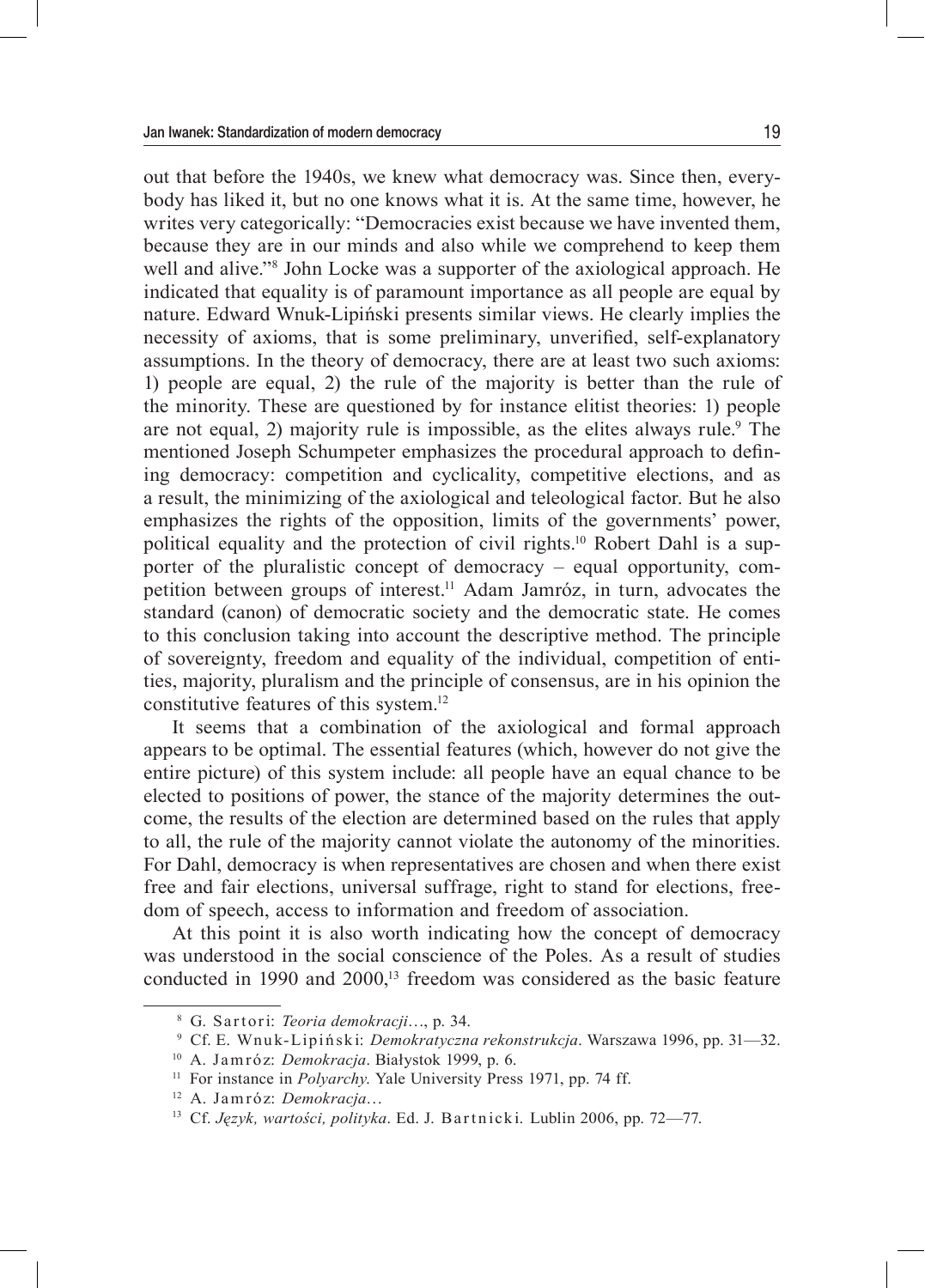of this system, followed by equality (these two characteristics were associated with free elections and citizens' participation in governing the state), and then by justice and the rule of law, the rule of the majority, multi-party system, tolerance, cooperation, respect for the individual, autonomy, and the fact that man is the highest good. In the second study, however, appeared another feature: the free market. In addition, democracy was evaluated as a corrupt system and this was associated with the belief that it is a system which should have a connection with ethics or religion. During this decade, certain preference changes took place with regard to the individual features, but the two essential ones, namely freedom and equality, still dominated. Hence, people's understanding of democracy does not deviate substantially from how it is perceived by science.

The above remarks were intended to provide a brief and surely a selective overview of the wide range of approaches and scientific proposals in the description of the democratic system, and were essentially made with one goal in mind. Democracy, although being a certain kind of idea in itself, as an object of research, attracts our attention primarily as a form of governance, as a specific political and legal system, which was always found in different historical eras and in the forms which were typical for its own era (i.e. time and cultural area). Although our times are dominated by national democracies, they have not developed, nor do they operate in isolation or in a vacuum. They interact with each other to form standards for political system structure and practice. Furthermore, globalization processes, including those pertaining to international integration, can lead to the creation of a transnational system.

The context of civilization, which is external for national democracies, has great importance for the evolution of democracy in specific countries. As a result, a common plane of similar features which are characteristic of a democracy, is created. These features, if accepted and preserved, just like cultural products, will successfully fulfill the role of the contemporary stand– ards of democracy. In order to describe the external environment of national democracies, I suggest using the concept of transnational democracy, which I understand to be a specific group of standards, preserved models of legal and constitutional solutions, processes and political behaviour of political (including state institutions), judicial and social institutions, as well as the behaviours of individuals, that have developed and preserved themselves in a defined cultural circle, and at a certain time. It also applies to the accepted or at least tolerated political ideas found in the democratic countries of a certain cultural circle. This is about making certain concepts and categories understood if not identically, then at least similarly or undisputedly. These models have been preserved thanks to long‑term practice. Another aspect of this concept is the possibility (a very realistic one within the European Union)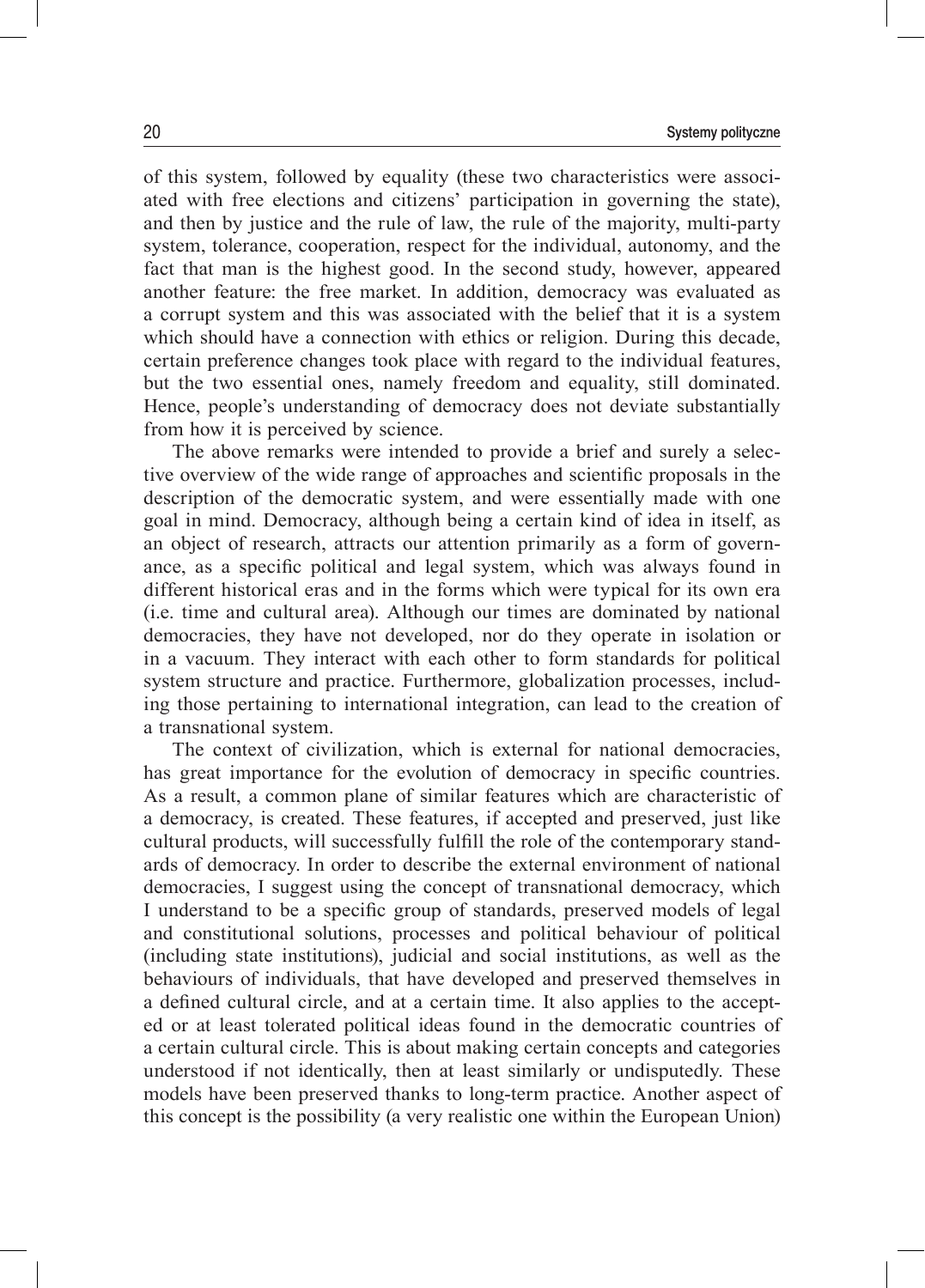of the development of a transnational system. As such, I do not interpret this concept as a synonym of international democracy, for a democracy of this type, if found, concerns the cooperation and competition between internation– al relations entities, as well as the procedures of international organizations.14

Determining the substance of the concept of transnational democracy, allows for the formulation of planes on which it would be possible to make a comparison of the solutions which have been adopted and are respected in various national democracies (state democracies), and thus for a description of the standards of European democracy. It will also help determine the level of democracy in the national democracies. Thanks to them, it is possible to make qualitative assessments. The planes of these comparisons could be the subject of research into applied, empirical democracy, which would allow for identifying common, or at least the dominant preserved system solutions. They would constitute the standards of a democratic regime in the European political space and would cover the following areas.

- 1. The scope and substance of the rights and freedoms of individuals; this is the basic sphere, at least in the conceptual dimension of democracy, which has been developing extremely rapidly especially after the Second World War. The basis of democracy. This is not about referring to catalogues of rights and freedoms which have been agreed upon and adopted by international conventions, but about comparing the constitutional mechanisms and political practice in mature democracies in Europe. This is an extremely controversial sphere, as it is associated with issues of human philosophy, religion, traditions as well as the ethnic, national and racial structure of societies. Also, the public debate on these issues is often lively and emotional. Out of necessity, let us illustrate it with a few examples. The death penalty no longer stirs much emotion these days. The penalization of homosexuality, which was in force only few decades ago, has also been forgotten. Although the debate on the legalization of torture in the fight against terrorism has quieted down, the issue of the defense against terrorism is still open, as in the legal possibility to shoot down civilian aircraft (leading to the death of innocent people). The scope of protection of life (abortion and euthanasia), the range of the rights of sexual minorities or the constant– ly expanding widespread surveillance of citizens, still remain open issues.
- 2. Protection of human rights and freedoms, including the scope of the institutional protection of constitutional guarantees. Paradoxically, the rights and freedoms of individuals in contemporary democracies are particularly vulnerable. This are prone to different kinds of threats than in the past.

<sup>14</sup> Cf. J. Iwanek: "Demokracja transnarodowa a demokracja narodowa." In: *Parlament Europejski w budowaniu społeczeństwa obywatelskiego*. Ed. J.A. Haber. Chorzów 2008, p. 22.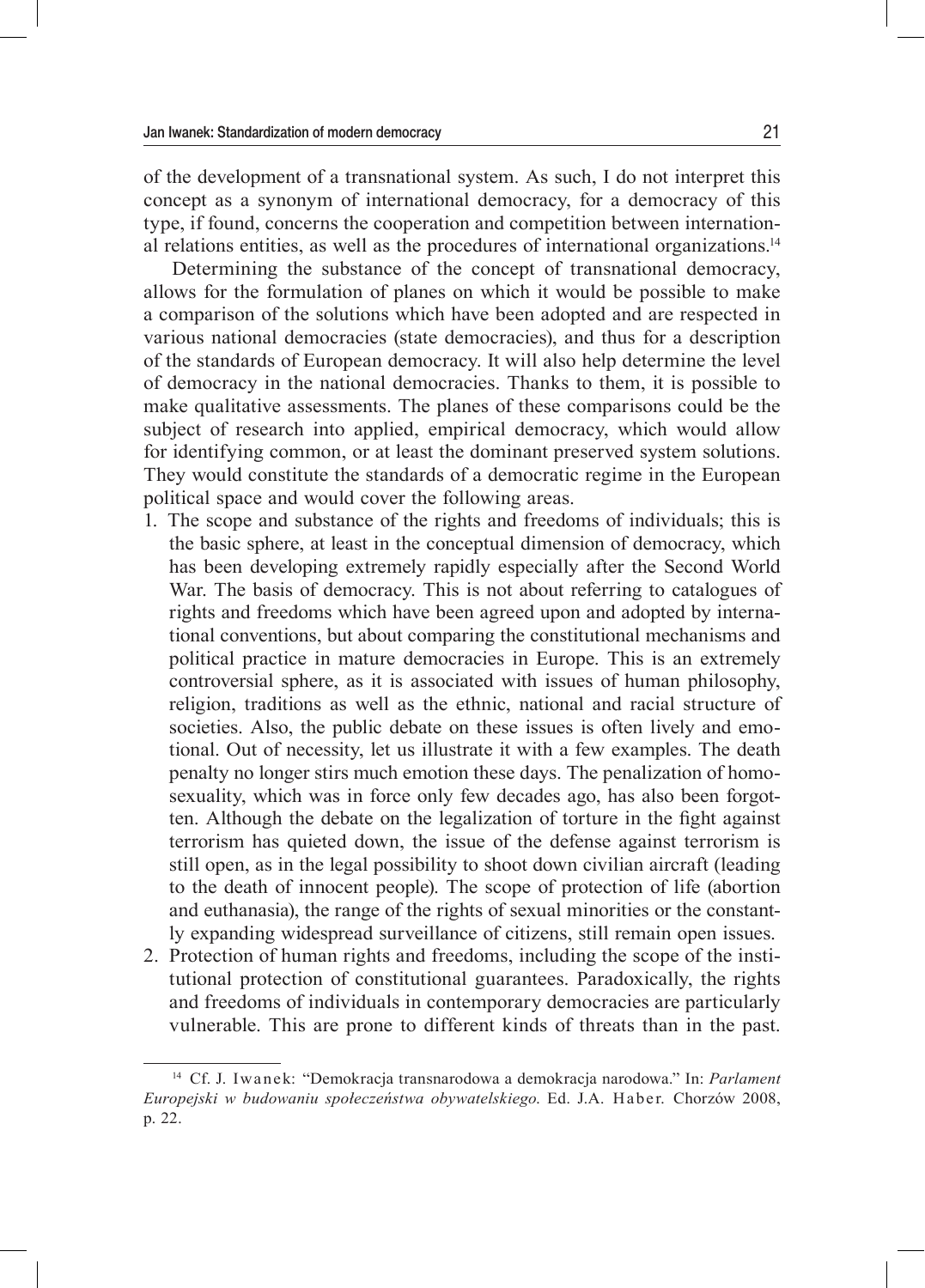The contemporary citizen is subject to ever-greater regulation by the state. The greatest hazards can be found in the virtual space, a reality which is regulated by law in the slightest. We are also observing an increase in the powers of the state authorities in the surveillance of its citizens. These are undoubtedly new challenges society is made to face. The national systems of protection seem too little effective. Therefore, quasi- and extra-judicial institutions of protection are gaining ground.

- 3. Freedom of conscience and freedom of the media, including the actual (positive and negative) impact of the media on the functioning of the dem‑ ocratic system. The so-called fourth power, which remains uncontrolled in democracies, is the first power of the state in the opinion of many.
- 4. The scope of economic freedoms, including the scope of state control over the economy.
- 5. The objective and subjective scope of active election rights; full universality of the right to vote (by which I mean the prohibition of making group exclusions in the use of active suffrage) has been with us for 40 years, however, for some time, the new age limit of 16 years is being experimented upon. Furthermore, the election rights of people permanent– ly living abroad, as well as EU citizens living within the territory of the Member States still remains an open issue.
- 6. The scope of the necessary exemptions in the passive electoral law; this is not only about varying the age limit, but also the scope of *incompatibilitas*.
- 7. The substance and the functioning of the principle of separation of powers; although there is no state in which the principle of the separation of powers would be fully applied, the differences between the democratic countries in this field are considerable. Given the importance of the principle of separation of powers, both in horizontal and vertical terms, it is fully justified to define a standard (a mean) in this respect.<sup>15</sup>
- 8. Mechanisms and control of the lawmaking process, including the role of constitutional courts and common courts of law; of particular interest is the issue of the so-called decree legislation, both in terms of the legal conditions of its application and practice. The differences between European democracies in this respect are considerable.
- 9. The quality of legislation and the rule of law in practice, including system pathology phenomena, the extent of corruption; these are without doubt issues allowing for a determination of the level of democracy, as well as the quality of the life of the citizens.

 $15$  More on the subject in J. Iwanek: "Wspólnota autonomiczna w ustroju politycznoprawnym Hiszpanii." In: *Państwo i prawo wobec współczesnych wyzwań, księga jubileuszowa profesora Jerzego Jaskierni*. Vol. 2. Eds. R.M. Czar ny, K. Spr ysza k. Toruń 2012, pp. 232—233.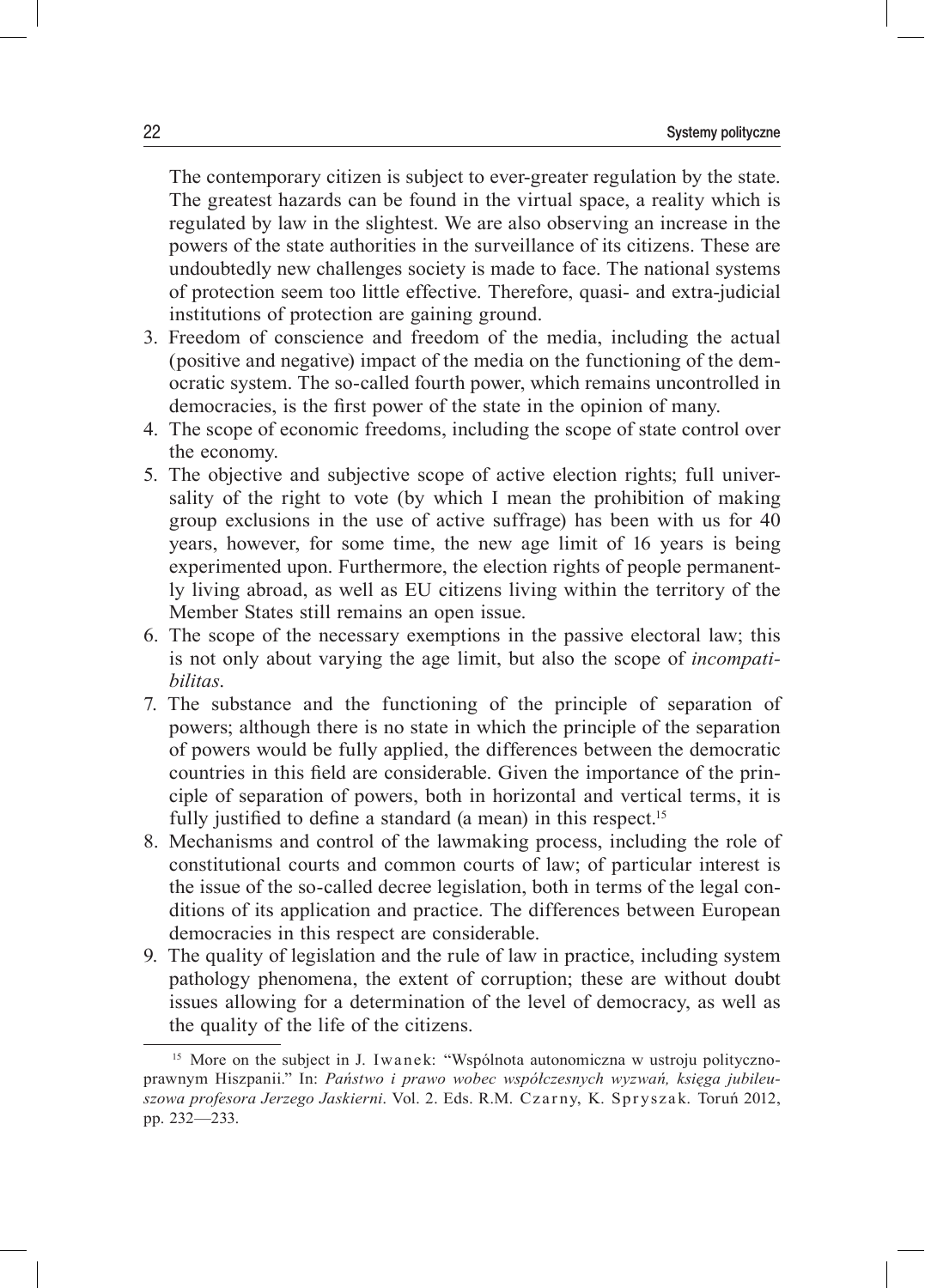- 10. State repression; this, in particular concerns a comparison of the scope of the criminalization of the same acts and the degree of repression for the same offences in the context of the creation of a European standard for the rights and freedoms of individuals (this does not only concern an international, legal standard).
- 11. Aggression in politics and the level of public debate; this remains in connection with the means of resolving actual and apparent tensions and social conflicts, and thus makes it possible to evaluate the status of democratic standards in the public consciousness.
- 12. Ideological pluralism and its scope; European democracies differ in this area both with regard to the legal framework (e.g. banning the proclamation of certain ideas or public religious expression); this is also about extracting the dominant ideologies of 21st-century Europe. This issue remains important not only in the context of a certain group of ideas established in the rather distant past, but also concerns the revitalization of nationalist ideas.
- 13. The dominant social ideas and ideological divisions; this plane is basically an extension of the previous one.
- 14. Types of political leadership and the shape of political culture.
- 15. The law on political parties; although freedom of creation and functioning of political parties is an undisputed and proven solution in modern democracies, a few issues remain open, such as party funding from the state budget, favouring parties with parliamentary representation, equal-unequal access to public media, participation in the "post-election" bounty," the discrepancy between the legal and political concept of a political party, resulting in an unclear legal situation within regional and local authority institutions.
- 16. The political activity of citizens and the functioning of civil society; this, in particular, concerns the importance of turnout, as well as the use of institutions of direct democracy.
- 17. Attitude towards the idea of international integration.
- 18. The scope of the sovereignty of the state in the context of European inte‑ gration.
- 19. Decentralization of the state; although decentralization is widely recognized and can be defined as a constitutive feature of modern democracy, a comparison of the regimes at the regional level, as well as the unique constitutional stability and competence of local government, presents considerable variation.

This list most probably does not end here. It was necessary to present a chosen few examples. The dynamics of political and system practice will lead to the emergence of even more areas of comparison. There is no doubt that the development process of standards is possible only in an area with